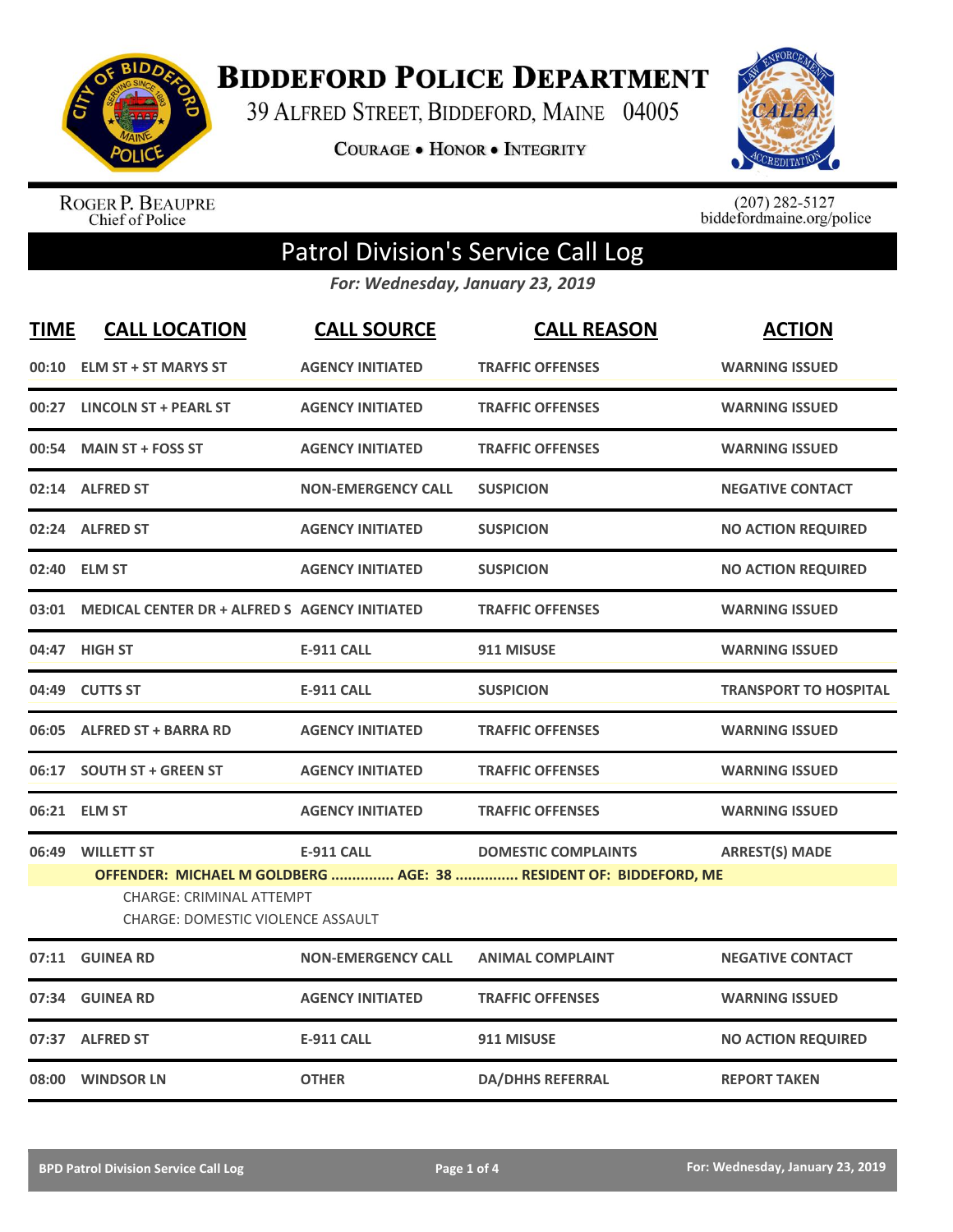| <b>TIME</b> | <b>CALL LOCATION</b> |  |
|-------------|----------------------|--|
|             |                      |  |

**TIME CALL LOCATION CALL SOURCE CALL REASON ACTION**

|       | 08:16 ELM ST                                                                                                                                                                                                                                                                                                 | <b>NON-EMERGENCY CALL</b> | <b>SHOPLIFTING</b>             | <b>ARREST(S) MADE</b>     |  |
|-------|--------------------------------------------------------------------------------------------------------------------------------------------------------------------------------------------------------------------------------------------------------------------------------------------------------------|---------------------------|--------------------------------|---------------------------|--|
|       | OFFENDER: TELSA ANNE STAFF  AGE: 22  RESIDENT OF: TOPSHAM, ME<br>CHARGE: THEFT BY UNAUTHORIZED TAKING OR TRANSFER - SHOPLIFTING<br>CHARGE: POSSESSION OF DRUG PARAPHERNALIA WITH INTENT TO USE<br><b>CHARGE: VIOLATING CONDITION OF RELEASE</b><br>CHARGE: UNLAWFUL POSSESSION OF SCHEDULED DRUG (2 charges) |                           |                                |                           |  |
|       | 08:26 MAIN ST                                                                                                                                                                                                                                                                                                | <b>AGENCY INITIATED</b>   | <b>TRAFFIC OFFENSES</b>        | <b>VSAC ISSUED</b>        |  |
| 08:36 | <b>MAIN ST + YORK ST</b>                                                                                                                                                                                                                                                                                     | <b>RADIO</b>              | <b>DISTURBANCE / NOISE</b>     | <b>NEGATIVE CONTACT</b>   |  |
|       | 08:41 ALFRED ST                                                                                                                                                                                                                                                                                              | <b>WALK-IN AT STATION</b> | <b>COURT ORDERED CHECK IN</b>  | <b>SERVICES RENDERED</b>  |  |
|       | 09:02 POOL ST                                                                                                                                                                                                                                                                                                | <b>AGENCY INITIATED</b>   | <b>TRAFFIC OFFENSES</b>        | <b>WARNING ISSUED</b>     |  |
|       | 09:15 GUINEA RD                                                                                                                                                                                                                                                                                              | <b>AGENCY INITIATED</b>   | <b>TRAFFIC OFFENSES</b>        | <b>WARNING ISSUED</b>     |  |
|       | 09:57 WEST ST                                                                                                                                                                                                                                                                                                | <b>AGENCY INITIATED</b>   | <b>TRAFFIC OFFENSES</b>        | <b>WARNING ISSUED</b>     |  |
|       | 10:02 ELM ST                                                                                                                                                                                                                                                                                                 | <b>E-911 CALL</b>         | 911 MISUSE                     | <b>WARNING ISSUED</b>     |  |
|       | 10:04 WEST ST                                                                                                                                                                                                                                                                                                | <b>AGENCY INITIATED</b>   | <b>TRAFFIC OFFENSES</b>        | <b>WARNING ISSUED</b>     |  |
|       | 10:19 ALFRED ST                                                                                                                                                                                                                                                                                              | <b>AGENCY INITIATED</b>   | <b>TRAFFIC OFFENSES</b>        | <b>WARNING ISSUED</b>     |  |
|       | <b>10:21 MAIN ST</b>                                                                                                                                                                                                                                                                                         | <b>AGENCY INITIATED</b>   | <b>ANIMAL COMPLAINT</b>        | <b>FIELD INTERVIEW</b>    |  |
|       | 10:23 ALFRED ST                                                                                                                                                                                                                                                                                              | <b>WALK-IN AT STATION</b> | <b>COURT ORDERED CHECK IN</b>  | <b>SERVICES RENDERED</b>  |  |
|       | 10:31 ELM ST                                                                                                                                                                                                                                                                                                 | <b>AGENCY INITIATED</b>   | <b>TRAFFIC OFFENSES</b>        | <b>VSAC ISSUED</b>        |  |
|       | 10:45 ALFRED ST                                                                                                                                                                                                                                                                                              | <b>WALK-IN AT STATION</b> | <b>COURT ORDERED CHECK IN</b>  | <b>SERVICES RENDERED</b>  |  |
| 10:49 | <b>BIRCH ST</b>                                                                                                                                                                                                                                                                                              | <b>NON-EMERGENCY CALL</b> | <b>DOMESTIC COMPLAINTS</b>     | <b>REPORT TAKEN</b>       |  |
|       | 11:11 DECARY RD                                                                                                                                                                                                                                                                                              | <b>WALK-IN AT STATION</b> | <b>ASSIST DHHS</b>             | <b>NEGATIVE CONTACT</b>   |  |
|       | 11:26 PIKE ST                                                                                                                                                                                                                                                                                                | <b>NON-EMERGENCY CALL</b> | <b>CHECK WELFARE</b>           | <b>NO ACTION REQUIRED</b> |  |
|       | 12:27 ALFRED ST                                                                                                                                                                                                                                                                                              | <b>NON-EMERGENCY CALL</b> | <b>VIOL OF BAIL CONDITIONS</b> | <b>REPORT TAKEN</b>       |  |
|       | 12:29 ALFRED ST                                                                                                                                                                                                                                                                                              | <b>AGENCY INITIATED</b>   | <b>2019 VOIDED VSACS</b>       | <b>NO ACTION REQUIRED</b> |  |
|       | 12:30 GEORGE ST                                                                                                                                                                                                                                                                                              | <b>WALK-IN AT STATION</b> | <b>FORGERY</b>                 | <b>REPORT TAKEN</b>       |  |
|       | 13:42 HILL ST                                                                                                                                                                                                                                                                                                | <b>E-911 CALL</b>         | 911 MISUSE                     | <b>NO ACTION REQUIRED</b> |  |
|       | 14:11 POOL ST                                                                                                                                                                                                                                                                                                | <b>AGENCY INITIATED</b>   | <b>TRAFFIC OFFENSES</b>        | <b>WARNING ISSUED</b>     |  |
|       | 14:20 ALFRED ST                                                                                                                                                                                                                                                                                              | <b>AGENCY INITIATED</b>   | <b>TRAFFIC OFFENSES</b>        | <b>VSAC ISSUED</b>        |  |
|       | 14:21 CUTTS ST                                                                                                                                                                                                                                                                                               | <b>AGENCY INITIATED</b>   | <b>ANIMAL COMPLAINT</b>        | <b>NEGATIVE CONTACT</b>   |  |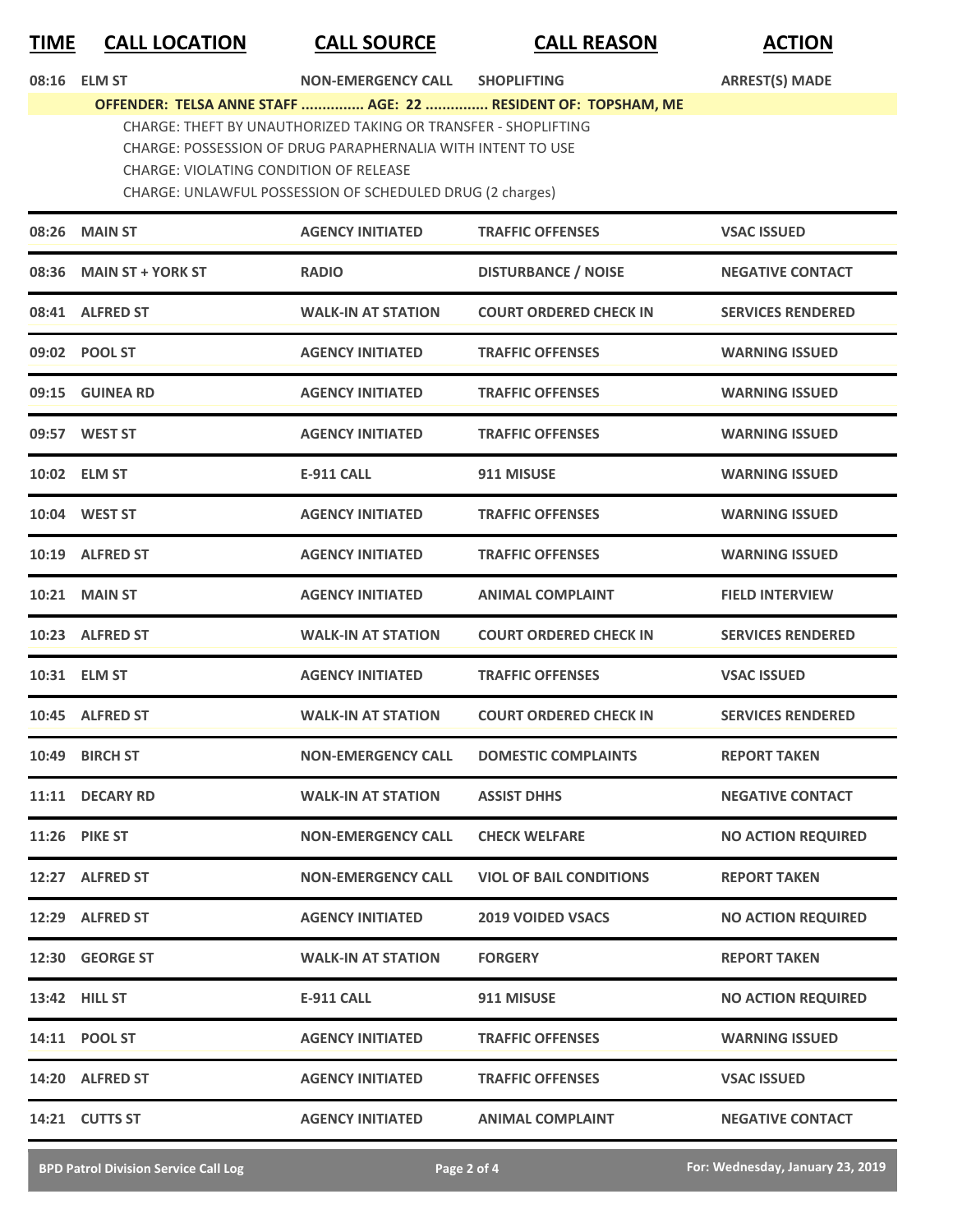| <b>TIME</b> | <b>CALL LOCATION</b>                                           | <b>CALL SOURCE</b>        | <b>CALL REASON</b>                                                                       | <b>ACTION</b>               |
|-------------|----------------------------------------------------------------|---------------------------|------------------------------------------------------------------------------------------|-----------------------------|
| 14:22       | <b>MAPLEWOOD AVE</b>                                           | <b>AGENCY INITIATED</b>   | <b>HARASSMENT</b>                                                                        | <b>SERVICES RENDERED</b>    |
|             | 14:30 HAZEL ST<br><b>CHARGE: ASSAULT</b>                       | <b>E-911 CALL</b>         | <b>ASSAULT</b><br>OFFENDER: ROBERT P LANCASTER  AGE: 44  RESIDENT OF: PORTLAND, ME       | <b>CITATION ISSUED</b>      |
|             | 14:41 ALFRED ST                                                | <b>WALK-IN AT STATION</b> | <b>COURT ORDERED CHECK IN</b>                                                            | <b>SERVICES RENDERED</b>    |
|             | 14:49 SCHOOL ST                                                | <b>AGENCY INITIATED</b>   | <b>ANIMAL COMPLAINT</b>                                                                  | <b>WARNING ISSUED</b>       |
|             | 15:03 HILL ST                                                  | <b>AGENCY INITIATED</b>   | <b>PAPERWORK</b>                                                                         | <b>NEGATIVE CONTACT</b>     |
|             | 15:13 ALFRED ST                                                | <b>WALK-IN AT STATION</b> | <b>COURT ORDERED CHECK IN</b>                                                            | <b>SERVICES RENDERED</b>    |
|             | 15:17 BACON ST                                                 | <b>AGENCY INITIATED</b>   | <b>PAPERWORK</b>                                                                         | <b>NEGATIVE CONTACT</b>     |
|             | 15:31 GREENFIELD LN                                            | <b>AGENCY INITIATED</b>   | <b>PAPERWORK</b>                                                                         | <b>PAPERWORK NOT SERVED</b> |
|             | 15:45 ALFRED ST                                                | <b>AGENCY INITIATED</b>   | <b>PAPERWORK</b>                                                                         | <b>PAPERWORK NOT SERVED</b> |
|             | 15:53 ALFRED ST                                                | <b>AGENCY INITIATED</b>   | <b>COURT ORDERED CHECK IN</b>                                                            | <b>SERVICES RENDERED</b>    |
| 15:58       | <b>GERTRUDE AVE</b>                                            | <b>AGENCY INITIATED</b>   | <b>PAPERWORK</b>                                                                         | <b>NEGATIVE CONTACT</b>     |
| 16:14       | <b>GRAHAM ST + CRESCENT ST</b>                                 | <b>NON-EMERGENCY CALL</b> | <b>ROADWAY DISPUTE</b>                                                                   | <b>WARNING ISSUED</b>       |
| 16:17       | <b>RIVER RD</b>                                                | <b>AGENCY INITIATED</b>   | <b>TRAFFIC OFFENSES</b>                                                                  | <b>VSAC ISSUED</b>          |
| 16:52       | <b>MAIN ST + JEFFERSON ST</b><br><b>CHARGE: WARRANT ARREST</b> | <b>AGENCY INITIATED</b>   | <b>WARRANT ARREST</b><br>OFFENDER: CHAN VAN TRIMMER  AGE: 31  RESIDENT OF: BIDDEFORD, ME | <b>ARREST(S) MADE</b>       |
|             | 17:01 HILL ST + COTTAGE ST                                     | <b>AGENCY INITIATED</b>   | <b>TRAFFIC OFFENSES</b>                                                                  | <b>WARNING ISSUED</b>       |
|             | 17:02 ALFRED ST                                                | <b>AGENCY INITIATED</b>   | <b>TRAFFIC OFFENSES</b>                                                                  | <b>WARNING ISSUED</b>       |
|             | 17:06 ALFRED ST                                                | <b>NON-EMERGENCY CALL</b> | <b>COURT ORDERED CHECK IN</b>                                                            | <b>SERVICES RENDERED</b>    |
|             | <b>17:07 MAIN ST</b>                                           | <b>AGENCY INITIATED</b>   | <b>THEFT</b>                                                                             | <b>REPORT TAKEN</b>         |
|             | 17:31 ELM ST                                                   | <b>AGENCY INITIATED</b>   | <b>TRAFFIC OFFENSES</b>                                                                  | <b>VSAC ISSUED</b>          |
|             | 17:54 ALFRED ST                                                | <b>AGENCY INITIATED</b>   | <b>PAPERWORK</b>                                                                         | <b>PAPERWORK SERVED</b>     |
|             | 18:13 ELM ST                                                   | E-911 CALL                | <b>MENTAL ILLNESS CASES</b>                                                              | <b>SERVICES RENDERED</b>    |
|             | 18:33 GREEN ST                                                 | E-911 CALL                | <b>JUVENILE OFFENSES</b>                                                                 | <b>SERVICES RENDERED</b>    |
|             | <b>18:43 MAIN ST</b>                                           | <b>AGENCY INITIATED</b>   | <b>PAPERWORK</b>                                                                         | <b>PAPERWORK NOT SERVED</b> |
|             | 18:59 DECARY RD                                                | <b>AGENCY INITIATED</b>   | <b>PAPERWORK</b>                                                                         | <b>PAPERWORK NOT SERVED</b> |